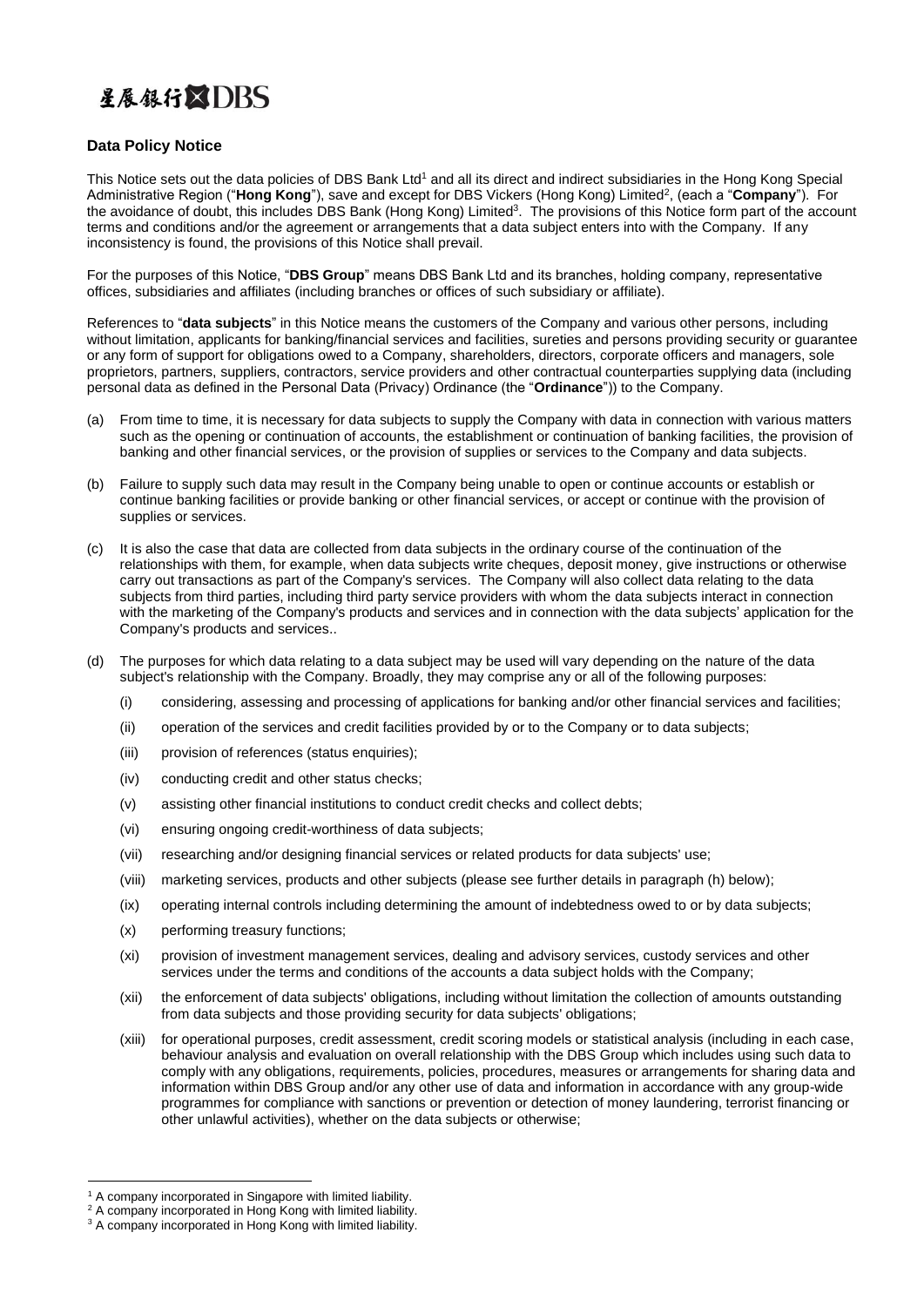- (xiv) complying with the obligations, requirements or arrangements for disclosing and using data that apply to the Company or any other member of DBS Group or that it is expected to comply according to:
	- (1) any law binding or applying to it within or outside Hong Kong existing currently and in the future (e.g. the Inland Revenue Ordinance and its provisions including those concerning automatic exchange of financial account information);
	- (2) any guidelines or guidance given or issued by any legal, regulatory, governmental, tax, law enforcement or other authorities, or self-regulatory or industry bodies or associations of financial services providers within or outside Hong Kong existing currently and in the future (e.g. guidelines or guidance given or issued by the Inland Revenue Department including those concerning automatic exchange of financial account information);
	- (3) any present or future contractual or other commitment with local or foreign legal, regulatory, governmental, tax, law enforcement or other authorities, or self-regulatory or industry bodies or associations of financial services providers that is assumed by or imposed on the Company or any other member of DBS Group by reason of its financial, commercial, business or other interests or activities in or related to the jurisdiction of the relevant local or foreign legal, regulatory, governmental, tax, law enforcement or other authority, or selfregulatory or industry bodies or associations;
- (xv) enabling an actual or proposed assignee of the Company or any other member of DBS Group, or participant or sub-participant of the rights of the Company or those of any other member of DBS Group in respect of the data subject, to evaluate, enter into and administer the transaction intended to be the subject of the assignment, participation or sub-participation;
- (xvi) purposes specifically provided for in any particular service or facility offered by the Company. Such procedures include matching procedures (as defined in the Ordinance, but broadly includes comparison of two or more sets of the data subject's data, for purposes of taking actions adverse to the interests of the data subject, such as declining an application); and
- (xvii) all other incidental and associated purposes relating to any of the above, including seeking professional advices.

The Company keeps data only for as long as is reasonably required for the above purposes or as required by applicable law. This includes keeping, for as long as reasonably required, such data as required for handling enquiries relating to any of the above purposes.

- (e) Data held by the Company relating to a data subject will be kept confidential but the Company may provide such information to the following parties (whether within or outside Hong Kong) for any of the purposes set out in paragraph (d):
	- (i) any member of DBS Group, agent, contractor or third party service provider (or a subsidiary, holding company or related company thereof) who provides administrative, telecommunications, computer, payment, debt collection or securities clearing, data processing or other services to the Company or any other member of DBS Group in connection with the operation of its business;
	- (ii) any other person which has undertaken expressly or impliedly to the Company or any other member of DBS Group to keep such information confidential;
	- (iii) any authorized institution (as such term is defined in the Banking Ordinance) or other authorised or regulated entity of similar nature in another jurisdiction with which the data subject has or proposes to have dealings;
	- (iv) the drawee bank providing a copy of a paid cheque (which may contain information about the payee) to the drawer;
	- (v) third party service providers with whom the data subject has chosen to interact with in connection with the data subject's application for the Company's banking and/or other financial products and services;
	- (vi) credit reference agencies, and, in the event of default, to debt collection agencies;
	- (vii) any person to whom the Company or any other member of DBS Group is under an obligation or otherwise required to make disclosure under the requirements of any law binding on or applying to the Company or any other member of DBS Group, or any disclosure under and for the purposes of any guidelines or guidance given or issued by any legal, regulatory, governmental, tax, law enforcement or other authorities, or self-regulatory or industry bodies or associations of financial services providers with which the Company or any other member of DBS Group are expected to comply, or any disclosure pursuant to any contractual or other commitment of the Company or any other member of DBS Group with local or foreign legal, regulatory, governmental, tax, law enforcement or other authorities, or self-regulatory or industry bodies or associations of financial services providers, all of which may be within or outside Hong Kong and may be existing currently and in the future;
	- (viii) any actual or proposed assignee of the Company or any other member of DBS Group, or participant or subparticipant or transferee of the rights of the Company or those of any other member of DBS Group in respect of the data subject; and
	- (ix) (1) any member of DBS Group;
		- (2) third party financial institutions, insurers, card companies, securities and investment services providers;
		- (3) third party reward, loyalty and privilege programme providers;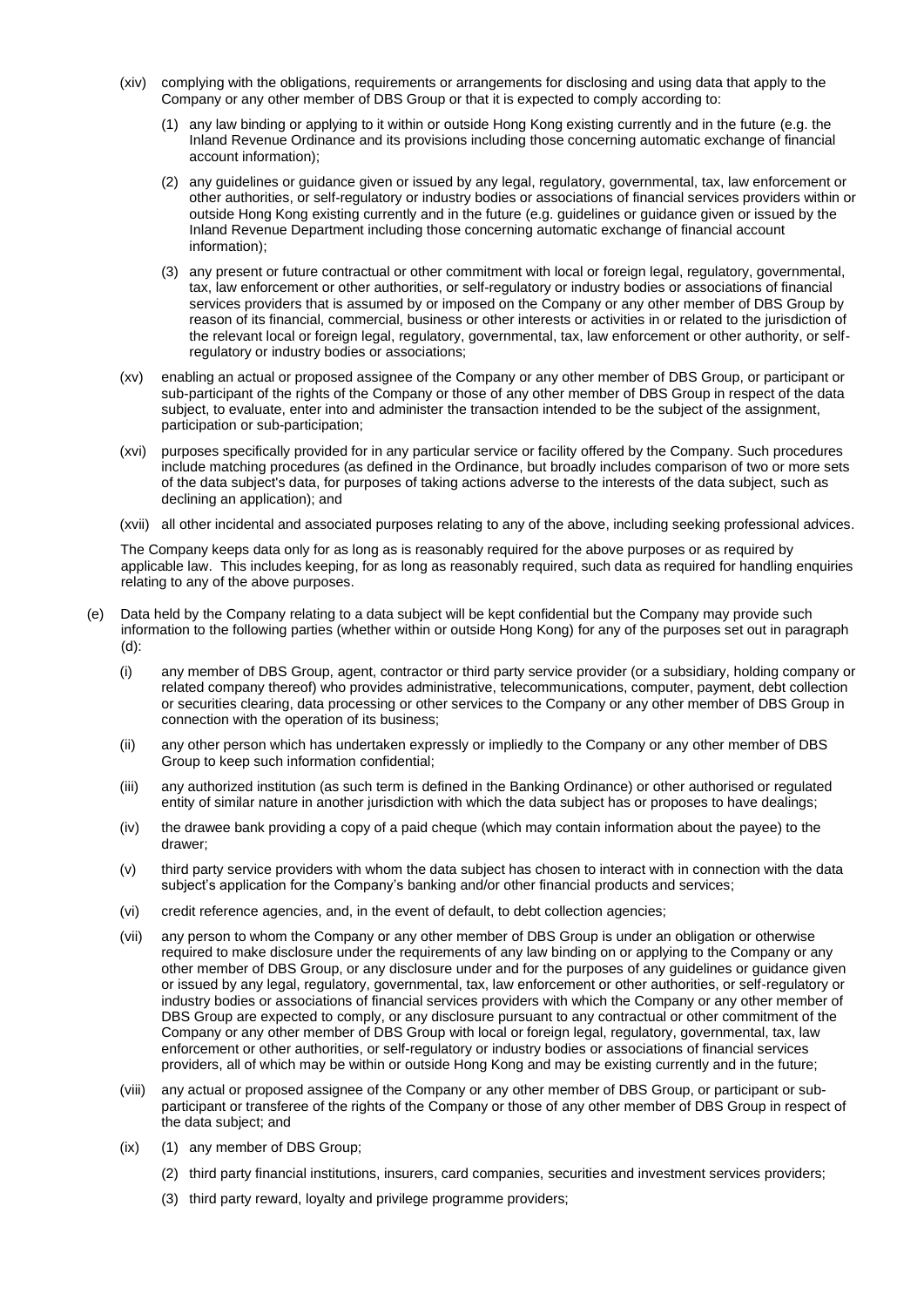- (4) co-branding partners of the Company and any other member of DBS Group (the names of such co-branding partners can be found in the application form(s) for the relevant services and products, as the case may be);
- (5) charitable and non-profit making organisations; and
- (6) external service providers (including but not limited to professional advisers, mailing houses, telecommunication companies, telemarketing and direct sales agents, call centres, data processing companies, information technology companies and market research firms), that the Company engages for the purposes set out in paragraph (d)(viii).
- (f) For the purpose of  $(d)(iv)$  above, the Company may from time to time access and obtain consumer credit data of the data subject from a credit reference agency for reviewing any of the following matters in relation to the credit facilities granted:
	- (i) an increase in the credit amount;
	- (ii) the curtailing of credit (including the termination of credit or a decrease in the facility amount); or
	- (iii) the putting in place or the implementation of a scheme of arrangement with the data subject.

When the Company accesses consumer credit data about a data subject held with a credit reference agency, it must comply with the Code of Practice on Consumer Credit Data approved and issued under the Ordinance (the "**Code**") and other relevant regulatory requirements.

(g) Of all the data which may be collected or held by the Company from time to time in connection with mortgages, the mortgage account general data relating to data subjects (including any updated data thereof) may be provided by the Company to the credit reference agency.

Such mortgage account general data means the following data of the data subject: full name, capacity in respect of each mortgage (as borrower, mortgagor or guarantor), Hong Kong Identity Card or travel document number, date of birth, address, mortgage account number in respect of each mortgage, type of facility in respect of each mortgage, mortgage account status in respect of each mortgage (e.g. active, closed, write-off), (if any) mortgage account closed date in respect of each mortgage.

The credit reference agency will use the mortgage account general data supplied by the Company for the purposes of compiling a count of the number of mortgages from time to time held by a data subject, as borrower, mortgagor or guarantor respectively, for sharing in the consumer credit database of the credit reference agency by credit providers (subject to the requirements of the Code).

## (h) **USE OF DATA IN DIRECT MARKETING**

The Company intends to use the data subject's data in direct marketing and the Company requires the data subject's consent (which includes an indication of no objection) for that purpose. In this connection, please note that:

- (i) the name, contact details, products and services portfolio information, transaction pattern and behaviour, financial background and demographic data of the data subject held by the Company from time to time may be used by the Company in direct marketing;
- (ii) the following classes of services, products and subjects may be marketed:
	- (1) financial, insurance, cards (meaning cards used to withdraw cash or pay for goods and services, including credit cards, debit cards, ATM cards, Cashline cards and stored value cards), banking and related services and products;
	- (2) reward, loyalty or privilege programmes and related services and products;
	- (3) services and products offered by the Company's co-branding partners (the names of such co-branding partners can be found in the application form(s) for the relevant services and products, as the case may be); and
	- (4) donations and contributions for charitable and/or non-profit making purposes;
- (iii) the above services, products and subjects may be provided or (in the case of donations and contributions) solicited by the Company and/or:
	- (1) any other member of DBS Group;
	- (2) third party financial institutions, insurers, card companies, securities and investment services providers;
	- (3) third party reward, loyalty or privilege programme providers;
	- (4) co-branding partners of the Company and any other member of DBS Group; and
	- (5) charitable or non-profit making organisations;
- (iv) in addition to marketing the above services, products and subjects itself, the Company also intends to provide the data described in paragraph (h)(i) above to all or any of the persons described in paragraph (h)(iii) above for use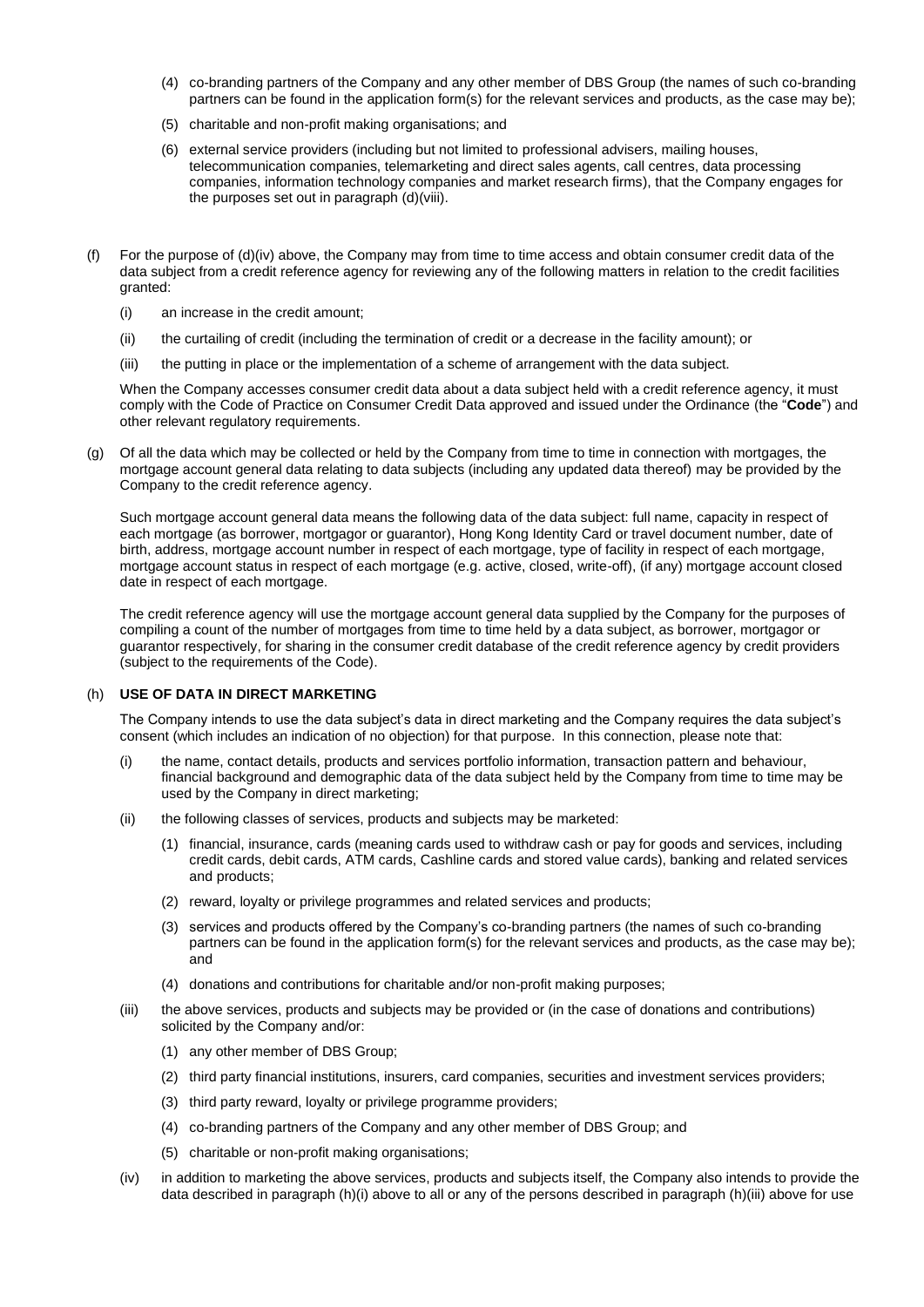by them in marketing those services, products and subjects, and the Company requires the data subject's written consent (which includes an indication of no objection) for that purpose;

(v) the Company may receive money or other property in return for providing the data to the other persons in paragraph (h)(iv) above and, when requesting the data subject's consent or no objection as described in paragraph (h)(iv) above, the Company will inform the data subject if it will receive any money or other property in return for providing the data to the other persons.

If a data subject does not wish the Company to use or provide to other persons his/her data for use in direct **marketing as described above, the data subject may exercise his/her opt-out right by notifying the Company at any time and without charge. (To opt-out, please complete and return to us an opt-out form available on our website: any of our branches.)** 

- (i) Under and in accordance with the terms of the Ordinance and the Code, any data subject has the right:
	- (i) to check whether the Company holds data about him/her and access to such data;
	- (ii) to require the Company to correct any data relating to him/her which is inaccurate;
	- (iii) to ascertain the Company's policies and practices in relation to data and to be informed of the kind of personal data held by the Company; and
	- (iv) in relation to consumer credit data (including data relating to mortgages) which has been provided by the Company to a credit reference agency:
		- (1) to request to be informed which items of data are routinely disclosed to credit reference agencies or debt collection agencies;
		- (2) be provided with further information to enable an access and correction request to be made to the relevant credit reference agency or debt collection agency; and
		- (3) upon termination of the account by full payment, to instruct the Company to request a credit reference agency to delete any such data from its database, so long as the instruction is given within 5 years of termination and there has been no payment default in excess of 60 days in the 5 years immediately before account termination.
- (j) In the event of any default of payment relating to an account, unless the amount in default is fully repaid or written off (other than due to a bankruptcy order) before the expiry of 60 days from the date such default occurred, the account repayment data may be retained by the credit reference agency until expiry of 5 years from the date of final settlement of the amount in default. Account repayment data includes amount last due, amount of payment made during the last reporting period (being a period not exceeding 31 days immediately preceding the last contribution of account data by the Company to a credit reference agency), remaining available credit or outstanding balance, and default data (being amount past due and number of days past due, date of settlement of amount past due, and date of final settlement of amount in default lasting in excess of 60 days (if any)).
- (k) In the event any amount in an account is written off due to a bankruptcy order being made against the data subject, the account repayment data (as defined in paragraph (j) above) may be retained by the credit reference agency, regardless of whether the account repayment data reveal any default of payment lasting in excess of 60 days, until expiry of 5 years from the date of final settlement of the amount in default or expiry of 5 years from the date of discharge from bankruptcy as notified by the data subject with evidence to the credit reference agency, whichever is earlier.
- (l) The Company may obtain a credit report on or access the database of the data subject from a credit reference agency in considering any application for credit or conducting credit reviews from time to time. In the event the data subject wishes to access the credit report, the Company will advise the contact details of the relevant credit reference agency.
- (m) Data of a data subject may be processed, kept, transferred or disclosed in and to any country as the Company or any person who has obtained such data from the Company referred to in paragraph (e) above considers appropriate. Such data may also be processed, kept, transferred or disclosed in accordance with the local practices and laws, rules and regulations (including any governmental acts and orders) in such country.
- (n) The Company may charge a reasonable fee for the processing of any data access request.
- (o) Nothing in this Notice shall limit the rights of data subjects under the Ordinance.
- (p) In accordance with the Ordinance, data subjects may make data access or data correction requests or request information regarding policies and practices and kinds of data held. Such requests should be addressed to:

**The Data Protection Officer DBS Bank Ltd., Hong Kong Branch / DBS Bank (Hong Kong) Limited 10/F One Island East 18 Westlands Road Island East Hong Kong Facsimile: 2536 4307**